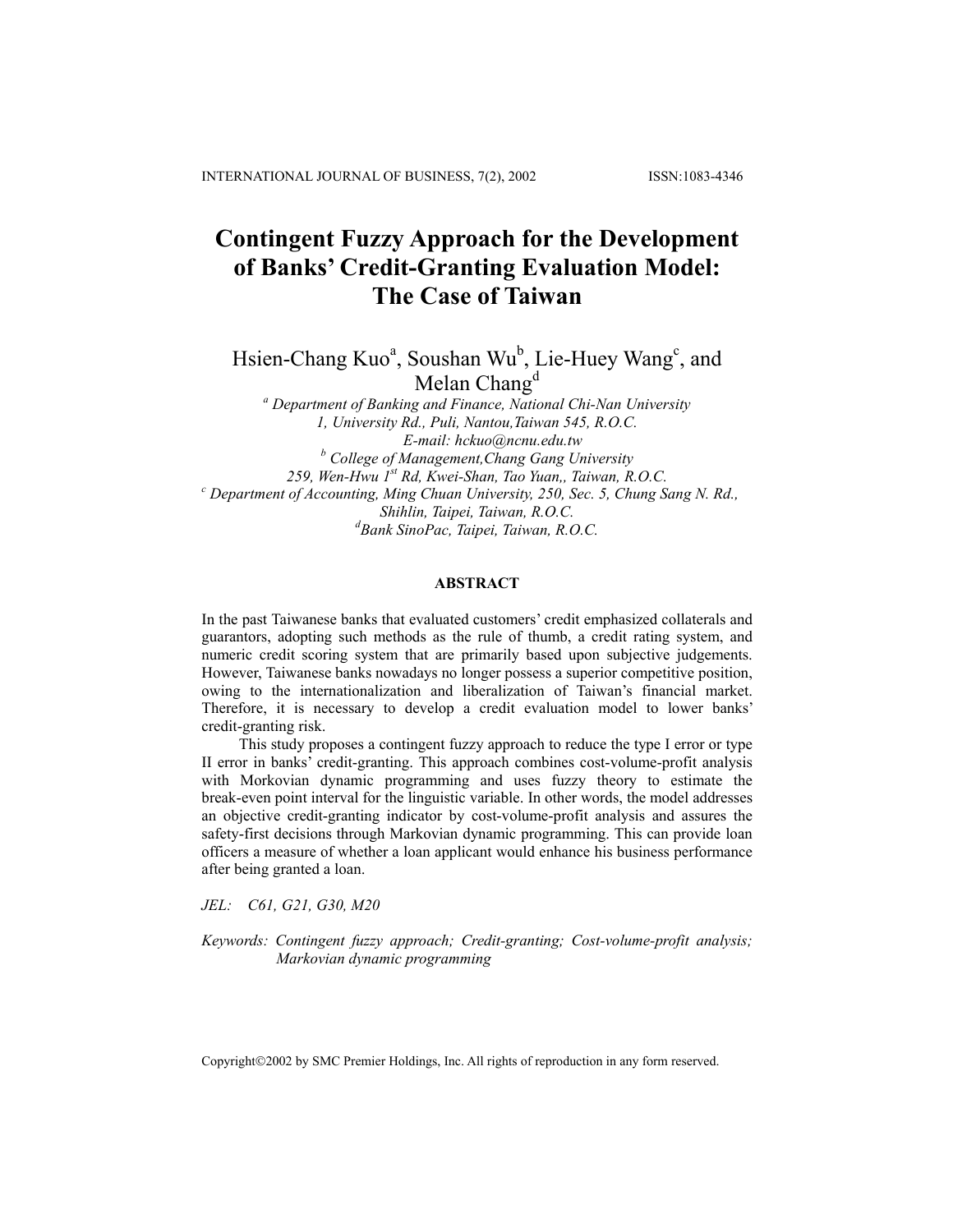### **I. INTRODUCTION**

The performance evaluation on banks' credit-granting is in place to make sure whether or not the banks can ensure the loans' safety. It is important for a loan officer to ascertain credit quality prior to granting credit; nonetheless, many apparently qualified borrowers become poor loan risks for reasons that develop subsequent to the granting of credit. In such cases it is important to identify weak loans as early as possible so that an appropriate action can be taken to avoid or minimize losses.

 The conceptual framework for judgmental credit decisions has endured for a few decades. In a basic system a number of predictor characteristics is chosen for the ability to discriminate between those who repay their credit (good) and those who do not (bad). Banks typically evaluating customers' credits have emphasized collaterals and guarantors, and have adopted the rule of thumb, credit rating and credit scoring to measure loan quality as being either good or bad based on the bank investigator's judgment. Unfortunately, these methods are mostly based on subjective judgments or trial and error which lack unbiased and objective standards, and may raise misunderstandings. During a bank's credit-granting process, loan officers must adjudicate the riskiness and profitability of debtors. In fact, some research has devoted a lot of attention to the riskiness analysis, and could not enhance the study for the quality of credit-granting.

 Corporate failure literature contains a plethora of methodologies used to discriminate between failed and successful firms ever since Beaver's (1966) univariate comparison of financial ratios. The better-known multivariate studies use multiple discriminate analysis (Altman, 1968; Altman, Haldeman, and Narayanan, 1977), logit analysis (Ohlson, 1980), and multiple regression analysis to find out firms' financial/non-financial attributes as bankruptcy indicators, which can separate firms' status into good or bad. Dietrick and Kaplan (1982), Srinivasan and Kim (1987a), Houghton and Woodliff (1987), Platt and Platt (1990), and Laitinen (1991) extended prior studies and used financial ratios to predict a business' status. Using the methods proposed by these aforementioned studies may serve as reliable grounds for credit-granting decisions; however, the validation results testing the predictive ability of these models have been somewhat disappointing.

 Mehta (1980) proposed that record of a customer's payment as being good, fair, or poor could be a vital reference for credit-granting decisions. Capon (1982) used measuring variables and past experience to make credit-granting decisions. Stowe (1985) incorporated the concept of net present value into credit-granting decisions, while Srinivasan and Kim (1987b) considered future benefit and loss of collection. These approaches are all valid, but remain subject to loan officers.

 Kuo (2001) developed an integrated approach that applied a cost-volume-profit (CVP) analysis based on a Markovian dynamic programming process to manage decisions when granting credit. Markovian dynamic programming is a process of probability, and it is a quantity technique that solves a multistage decision procedure. It also measures whether a customer would enhance his business performance after being granted credit.

Taiwanese banks have gradually been deregulated and internationalized while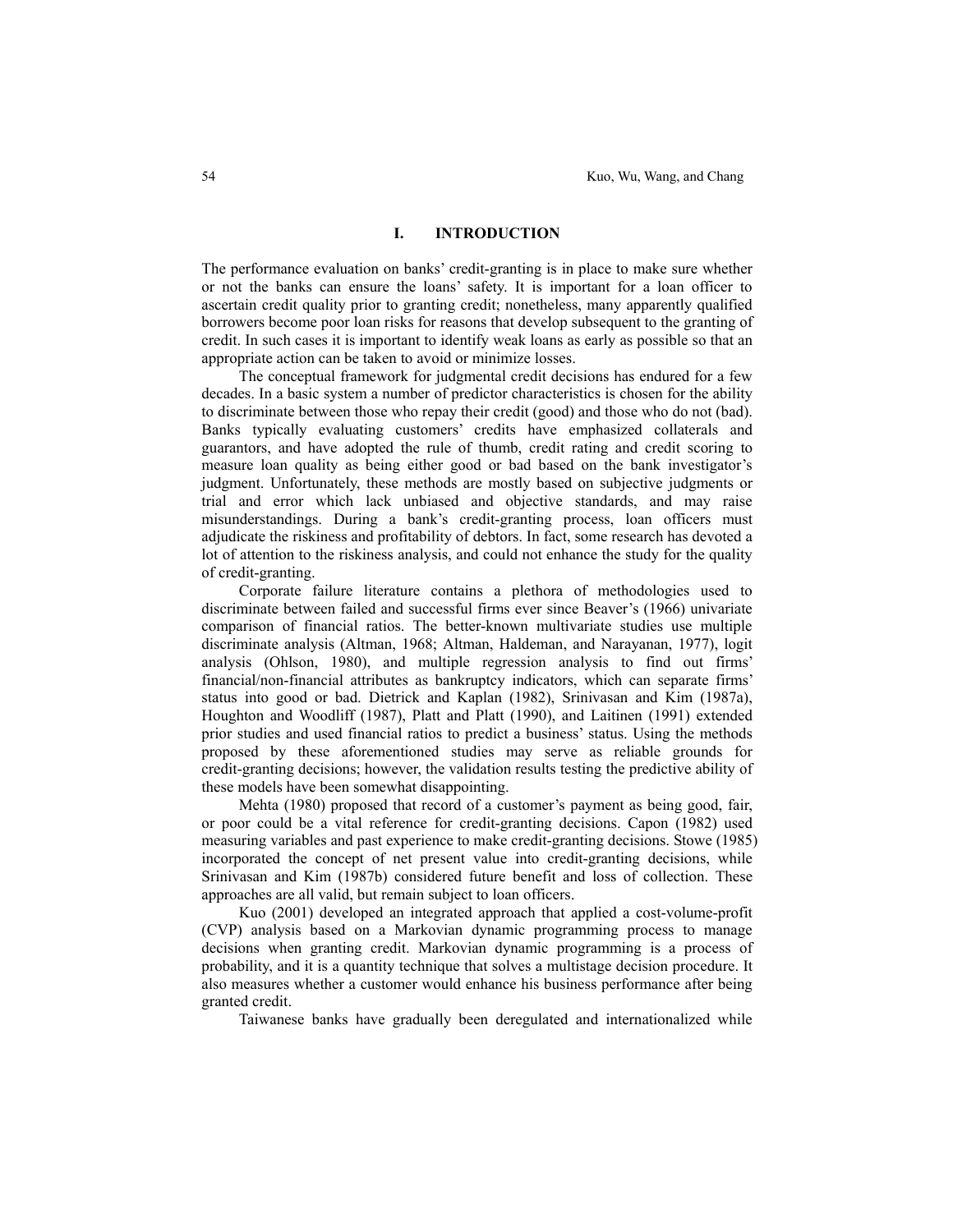competition has heated up in providing loans. As a result, banks no longer possess a superior competitive position. For them, to further secure their outstanding loans and minimize the risks, it is important to strengthen the credit-granting system to meet with the changing economic environment. As a result of deregulation, competition among banks has meant granting credit to secondary credit-rating clients in order for the banks to succeed in a competive environment. This in turn has increased the bad debt risks of banks. Thus, it is necessary to develop a credit evaluation model to reduce bad debt losses for banks in Taiwan.

 This study addresses the fact that banks make a credit-granting decision based on the firm's break-even point (BEP), which may easily revolve into wrong decisions. We then employ the fuzzy set theory to calculate the BEP interval of a loan applicant. Moreover, if the banks' loanable funds are limited, then they may make loans according to the customers' credit quality ranking. A contingent model is thus modified within the CVP framework, which combines the fuzzy set theory and Markovian dynamic programming to provide for a credit-granting evaluation and allow loan officers to make safety-first credit-granting decisions.

 The rest of the article is organized as follows. We briefly discuss the methodology in the next section. An empirical study is presented in Section 3. Finally, the conclusion is given in the last section.

# **II. METHODOLOGY**

Management requires realistic and accurate information to aid in making decisions. The CVP analysis is a widely accepted generator of information useful in decision-making processes, but decisions are always accompanied by uncertainty. A limitation of the traditional CVP analysis, as pointed out by Jaedicke and Robichek (1964), is its inability to deal with uncertainty and risk. All CVP models were initially deterministic, assuming demand and cost structures to be known with certainty. However, economic decision making is mostly conducted under uncertainty, and thus Hilliard and Leitch (1975), Adar, Barnea and Lev (1977) and Dickinson (1974) took the form of treating various variables, such as sales volume, product prices and cost, as random.

 Zadeh (1965) argued that conventional quantitative techniques are inadequate in studying a humanistic system, because they are not equipped to handle the impreciseness of so many such systems and they implicitly assume that precise numerical inputs for the decision analysis are obtainable. He addressed that fuzziness can be employed in situations where "precise" numerical assessments of input variables are not possible. Chan and Yuan (1990) stated that decision-makers prefer to describe their uncertainties by using the English language, rather than reducing everything to numbers. Since the decision-maker's "impreciseness" in describing uncertainties using the language is ignored in the elicitation process, the CVP results can be erroneous. Consequently, the decision outcome can be misleading, if a subjective assessment on certain variables is reguired in the decision analysis, or when "impreciseness" or "fuzziness" is involved. If such fuzziness is not incorporated into the decision model, then the real situations are not being represented correctly and the decision thus made can be erroneous.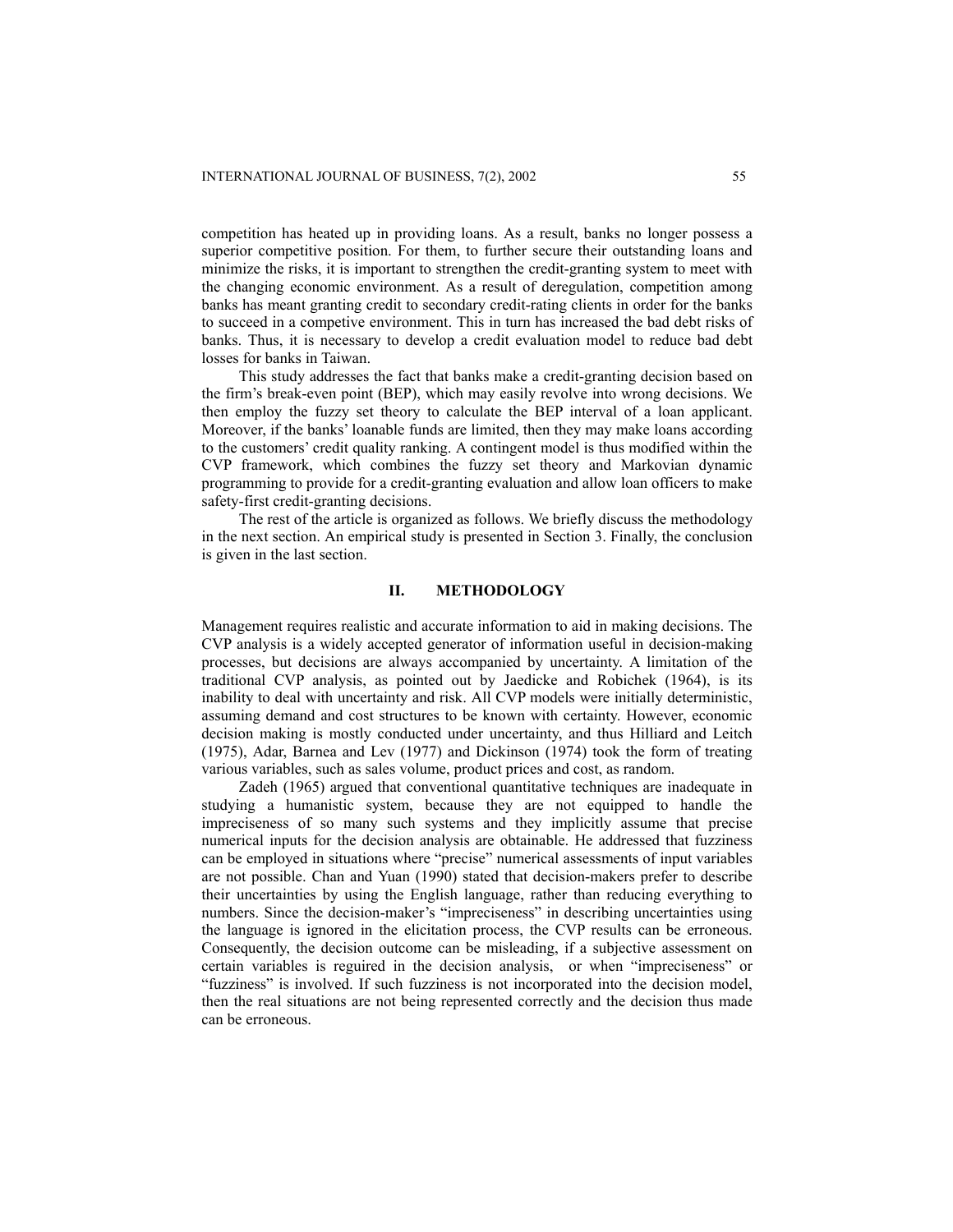Because the credit-granting decision depends on different points from loan officers, we employ a contingent fuzzy approach to quantify the uncertain or unprecise statements. This approach combines cost-volume-profit analysis with Morkovian dynamic programming and uses fuzzy theory to estimate the break-even point interval for the linguistic variable, it is able to measure as the basis of credit evaluation whether a customer enhances his business performance after being granted credit.

#### **A. The contingent fuzzy model**

This study applies fuzzy set theory to characterize the linguistic variables and combines CVP analysis and Markovian dynamic programming which is contingent on bank type, industry classification and product line to examine whether a loan applicant is creditworthy enough for banks. This could minimize the bad debt loss based on analyzing the firm's operation status of whether it improves after credit-granting.

In this study, total variable cost (VC) includes purchasing cost  $(VC<sub>1</sub>)$ , variable overhead cost  $(VC_2)$  and variable selling and administrative cost  $(VC_3)$ . The total fixed cost (FC) includes direct labor cost (FC<sub>1</sub>), fixed overhead cost (FC<sub>2</sub>) and fixed selling and administrative cost  $(FC_3)$ . To facilitate the presentation, let A represent a domestic/ foreign bank (A=1 represents a domestic bank, and A=2 represents a foreign bank), let B represent the industry (B=1 is "electronics industry", B=2 is "textile industry", and  $B=0$  is "other industry"), and let C represent the single/multiple product (C=1 is "single product", C=2 is "major product of multiproducts", and C=3 is "other product of multiproducts").

The procedures for determining the fuzzy BEP of a loan applicant are as follows.

**Step 1:** Calculate the average unit price (P) of a loan applicant  $t$  ( $t = 1,..., k$ ).

$$
\overline{P}^{ABC} = \frac{1}{k} \left( \sum_{t=1}^{k} P_t^{ABC} \right) = \frac{1}{k} \otimes \left( P_1^{ABC} \oplus P_2^{ABC} \oplus \dots \oplus P_k^{ABC} \right) \tag{1}
$$

**Step 2:** Calculate the average direct labor cost  $(FC_1)$ , fixed overhead cost  $(FC_2)$ , and fixed selling and administrative cost  $(FC_3)$  of a loan applicant t.

$$
\overline{FC}_{\alpha}^{ABC} = \frac{1}{k} \left( \sum_{t=1}^{k} FC_{\alpha t}^{ABC} \right) = \frac{1}{k} \otimes \left( FC_{\alpha l}^{ABC} \oplus FC_{\alpha 2}^{ABC} \oplus \cdots \oplus FC_{\alpha k}^{AB} \right) \quad \alpha = 1,2,3
$$
 (2)

**Step 3:** Calculate the average total fixed cost (FC) of a loan applicant t.

$$
\overline{FC}^{ABC} = \frac{1}{3} \otimes \left( \overline{FC_1}^{ABC} \oplus \overline{FC_2}^{ABC} \oplus \overline{FC_3}^{ABC} \right)
$$
 (3)

**Step 4:** Calculate the average purchasing cost  $(VC_1)$ , variable overhead cost  $(VC_2)$ , and variable selling and administrative cost  $(VC_3)$  of a loan applicant t.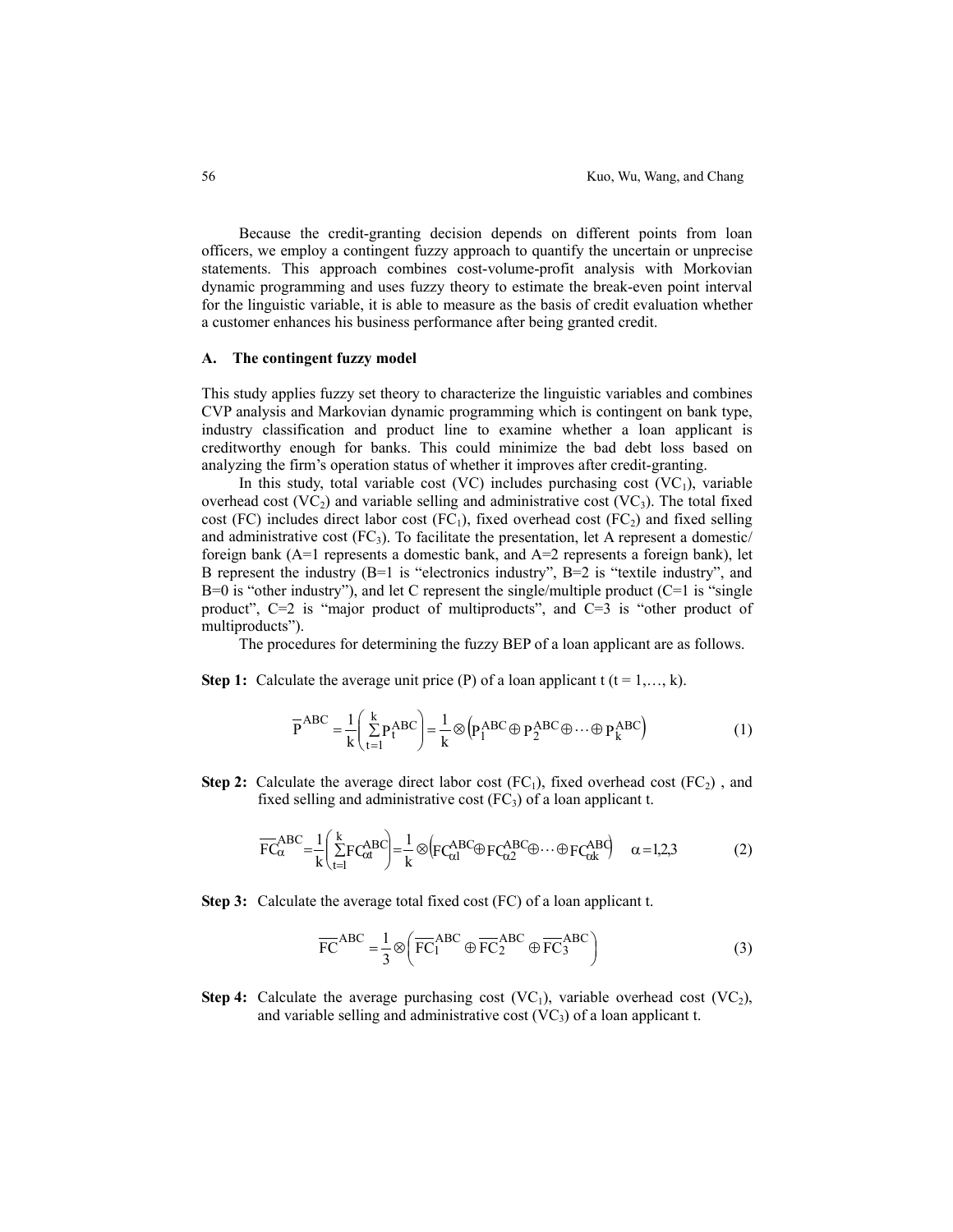$$
\overline{VC}_{\beta}^{ABC} = \frac{1}{k} \left( \sum_{t=1}^{k} VC_{\beta t}^{ABC} \right) = \frac{1}{k} \otimes \left( VC_{\beta l}^{ABC} \oplus VC_{\beta 2}^{ABC} \oplus \dots \oplus VC_{\beta k}^{ABC} \right) \quad \beta = 1,2,3
$$
 (4)

**Step 5:** Calculate the average unit total variable cost (AVC) of a loan applicant t.

$$
\overline{AVC}^{ABC} = \frac{1}{Q} \otimes \frac{1}{3} \otimes \left( \overline{VC_1}^{ABC} \oplus \overline{VC_2}^{ABC} \oplus \overline{VC_3}^{ABC} \right)
$$
 (5)

**Step 6:** Calculate the average BEP (number of sale units Q) of a loan applicant t.

$$
\overline{Q}^{ABC} = \frac{\overline{FC}^{ABC}}{1 - \frac{\overline{AVC}}{\overline{P}^{ABC}}}
$$
 (6)

#### **B. Fuzzy CVP analysis**

This study's Markovian dynamic programming is employed by utilizing transition probability and a return function to obtain an optimal solution. For banks, the transition probability could be estimated by group decision making, and the return function could be considered as expected income exceeding BEP of a loan applicant. A bank's loan officers make credit-granting decisions based on whether a loan applicant's expected income after granting credit will better than before granting credit. If  $u_i^w$  refers to the expected income resulting from a single transition from state i when w is selected, then  $u_i^w$  could be written as follows:

$$
u_i^W = \sum_{j=1}^{S} P_{ij}^W Z_{ij}^W
$$
 (7)

Let w represent the credit decisions, and s is the state value at each stage. We define that  $f_n(i)$  is the system's initial state I in the n<sup>th</sup> stage, and is the optimal expected income at stages n,  $n+1,..., N$ . For the inverse recursive equation of  $f_n$  and  $f_{n+1}$ , it can be written as follows:

$$
f_N(i) = \max_{w} \{u_i^w\}
$$
 (8)

$$
f_{n}(i) = \max_{w} \left\{ u_{i}^{w} + \sum_{j=1}^{s} P_{ij}^{w} \left[ z_{ij}^{w} f_{n+1}(j) \right] \right\}
$$
(9)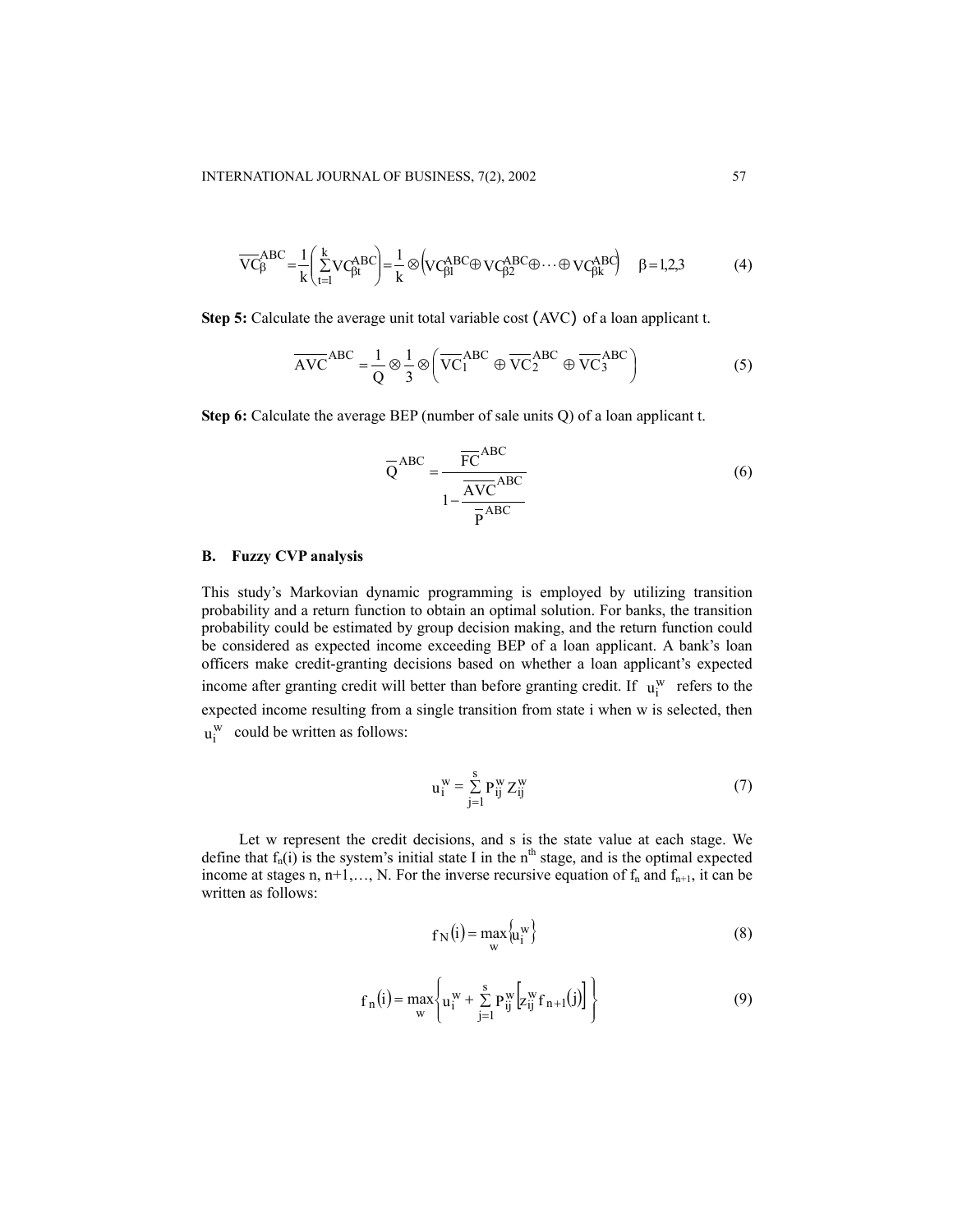where w: credit-granting decisions,  $w=1$ , 2, represent with and without granting credit, respectively;  $P_{ij}^W$ : transition probability matrix;  $P_{ij}^1$ : the probability of BEP from i state (this year) to j state (next year) before credit-granting;  $P_{ij}^2$ : the probability of BEP from i state (this year) to j state(next year) after credit-granting;  $Z_{ij}^W$ : exceeding BEP's income matrix;  $Z_{ij}^1$ : the return of excess BEP from i state (this year) to j state (next year) before credit-granting;  $Z_{ij}^2$ : the return of excess BEP from i state (this year) to j state (next year) after credit-granting. Also,  $i=j=1$ : the BEP has a good status;  $i=j=2$ : the BEP has a fair status;  $i=j=3$ : the BEP has a bad status.

Assuming a bank makes a 3-year loan to firm H, the recursive Markovian dynamic programming is as the following:

- Step 1: Calculate firm H's BEP before credit-granting S<sub>b</sub>.
- **Step 2:** Assume that firm H's fuzzy BEP interval after credit-granting is  $(a_1, b_1, c_1)$ . Use equations (1) $\sim$ (6) to calculate firm H's BEP after credit-granting S<sub>a</sub>.

$$
S_{a} = \begin{cases} S_{b} \otimes (1 + a_{1}) - [S_{b} \otimes (1 + a_{1}) - S_{b}] \\ S_{b} \otimes (1 + b_{1}) - [S_{b} \otimes (1 + b_{1}) - S_{b}] \\ S_{b} \otimes (1 + c_{1}) - [S_{b} \otimes (1 + c_{1}) - S_{b}] \end{cases}
$$
(10)

**Step 3:** Adopt expected net sales  $(r_{ij})$  to calculate firm H's income matrix before credit-granting  $Z_{ij}^1$  and after credit-granting  $Z_{ij}^2$ .

$$
Z_{ij}^{1} = \begin{bmatrix} Z_{11}^{1} & Z_{12}^{1} & Z_{13}^{1} \\ Z_{21}^{1} & Z_{22}^{1} & Z_{23}^{1} \\ Z_{31}^{1} & Z_{32}^{1} & Z_{33}^{1} \end{bmatrix}
$$
  
= 
$$
\begin{bmatrix} \frac{r_{11}}{S_a/S_b} - S_b & \frac{r_{12}}{S_a/S_b} - S_b & \frac{r_{13}}{S_a/S_b} - S_b \\ \frac{r_{21}}{S_a/S_b} - S_b & \frac{r_{22}}{S_a/S_b} - S_b & \frac{r_{23}}{S_a/S_b} - S_b \\ \frac{r_{31}}{S_a/S_b} - S_b & \frac{r_{32}}{S_a/S_b} - S_b & \frac{r_{33}}{S_a/S_b} - S_b \end{bmatrix}
$$
(11-1)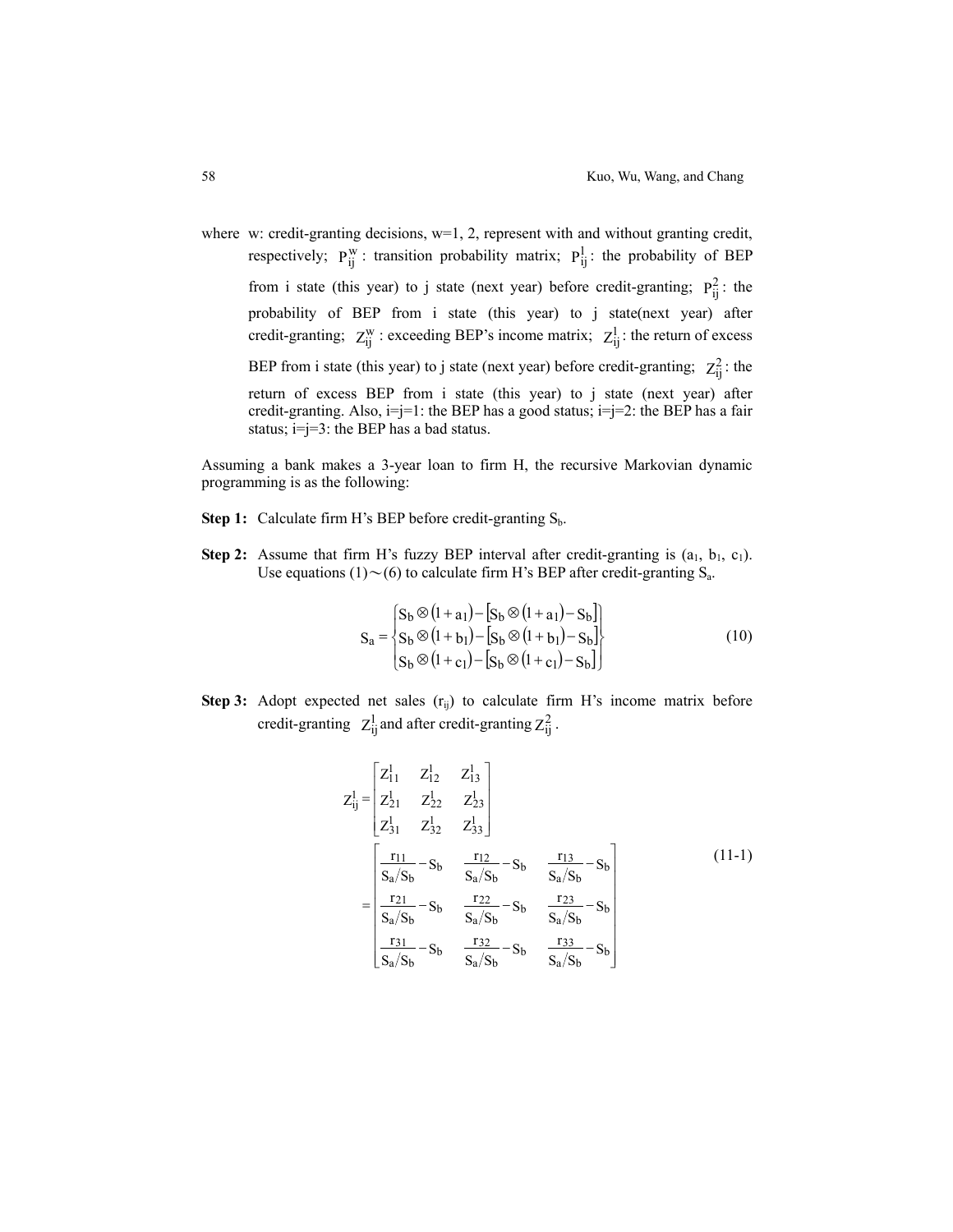$$
Z_{ij}^{2} = \begin{bmatrix} Z_{11}^{2} & Z_{12}^{2} & Z_{13}^{2} \\ Z_{21}^{2} & Z_{22}^{2} & Z_{23}^{2} \\ Z_{31}^{2} & Z_{32}^{2} & Z_{33}^{2} \end{bmatrix} = \begin{bmatrix} r_{11} - S_{a} & r_{12} - S_{a} & r_{13} - S_{a} \\ r_{21} - S_{a} & r_{22} - S_{a} & r_{23} - S_{a} \\ r_{31} - S_{a} & r_{32} - S_{a} & r_{33} - S_{a} \end{bmatrix}
$$
(11-2)

**Step 4:** Calculate the before and after credit-granting  $u_i^w$  in the good, fair and bad status, respectively. At w=1 (before credit-granting):

$$
u_1^1 = P_{11}^1 Z_{11}^1 + P_{12}^1 Z_{12}^1 + P_{13}^1 Z_{13}^1 \Rightarrow f_1(1)
$$
  
\n
$$
u_2^1 = P_{21}^1 Z_{21}^1 + P_{22}^1 Z_{22}^1 + P_{23}^1 Z_{23}^1 \Rightarrow f_1(2)
$$
  
\n
$$
u_3^1 = P_{31}^1 Z_{31}^1 + P_{32}^1 Z_{32}^1 + P_{33}^1 Z_{33}^1 \Rightarrow f_1(3)
$$
  
\n(12-1)

At w=2 (after credit-granting):

$$
u_1^2 = P_{11}^2 Z_{11}^2 + P_{12}^2 Z_{12}^2 + P_{13}^2 Z_{13}^2 \Rightarrow f_2(1)
$$
  
\n
$$
u_2^2 = P_{21}^2 Z_{21}^2 + P_{22}^2 Z_{22}^2 + P_{23}^2 Z_{23}^2 \Rightarrow f_2(2)
$$
  
\n
$$
u_3^2 = P_{31}^2 Z_{31}^2 + P_{32}^2 Z_{32}^2 + P_{33}^2 Z_{33}^2 \Rightarrow f_2(3)
$$
\n(12-2)

#### **C. Credit-granting decision rules**

Assume a loan applicant's expected income exceeding BEP interval before and after credit-granting are  $(d_1, e_1, f_1)$  and  $(d_2, e_2, f_2)$ , respectively. The credit-granting decision rules for banks are as follows.

- (1) If  $d_2-d_1+f_2-f_1 > 0$ , implying a 'good' business performance, then banks *will accept* the firm's loan application.
- (2) If  $d_2-d_1+f_2-f_1=0$ , meaning a 'fair' business performance, then banks *may accept* the firm's loan application.
- (3) If  $d_2-d_1+f_2-f_1 < 0$ , representing a 'poor' business performance, then banks *will reject* the firm's loan application.

### **III. AN EMPIRICAL STUDY**

To illustrate our method, we apply the above model to an empirical study of banks in Taiwan.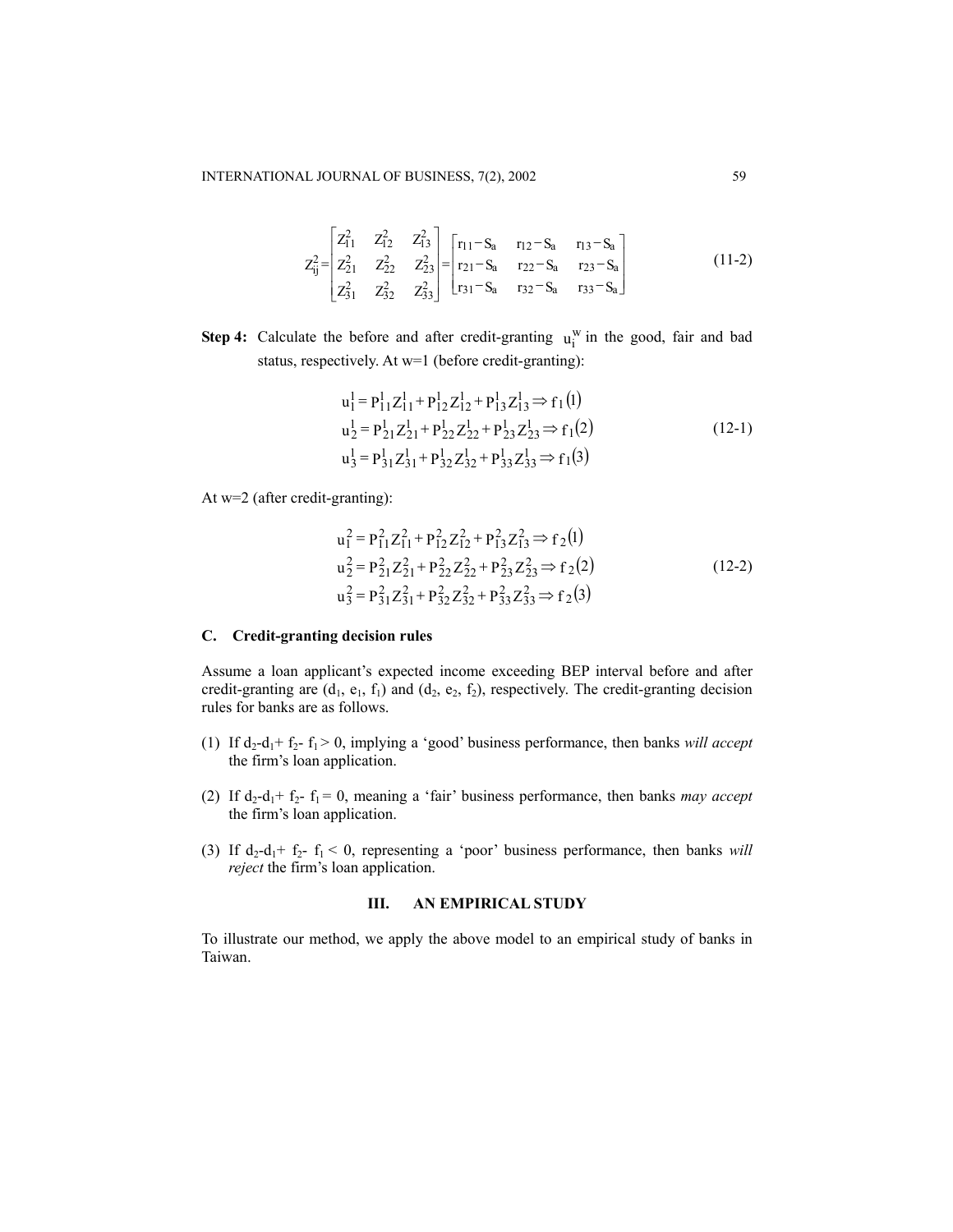# **A. Data**

The credit-granting data were collected through personal interviews and self-administered, mailed questionnaires. After successful pre-tests were completed, the questionnaires along with a cover letter describing the study's general purpose were sent to 300 domestic bank branches (29 domestic banks) and 144 foreign bank branches (13 foreign banks). In order to avoide bias from banks' loan policies, rules, and regional allocation, the subjects were randomly drawn from 1 to 3 branches out of each domestic and foreign bank in the Taipei, Taichung and Kaohsiung areas. A 54% response rate from 138 domestic banks and a 44.44% response rate from 80 foreign banks were received, while there were 27% efficient questionnaires from the responding domestic banks and 26.69% efficient questionnaires from the responding foreign banks.

The reliability of "the actual operations of a firm" and "the future operations and perspective of a firm" are defined as Cornbach  $\alpha$ . A Cornbach  $\alpha$  between 0.7 and 0.98 implies reliability, otherwise, unreliability. The maximum validity is defined as the square root of Cornbach  $\alpha$ . The results show that the Cornbach  $\alpha$  of "the actual operations of a firm" and "the future operations and perspective of a firm" are 0.8866 and 0.7010, and the maximum validity are 0.9416 and 0.8373, respectively. This appears to show that the variables are consistent and stable.

#### **B. Empirical results**

On the average of contingent fuzzy BEP interval of loan applications for domestic and foreign banks by industries are summarized in Table 1. The results show that the average fuzzy BEP intervals of loan applications for domestic banks are all greater than foreign banks no matter if it is single product or other product of multiproducts. However, the average fuzzy BEP interval for loan applications of domestic banks is smaller than foreign banks for major product of multiproducts. In general, domestic banks' credit-granting requirements are looser than foreign banks.

For a bank's evaluation process, the first step is to calculate the fuzzy BEP interval of a loan applicant. In order to reduce its bad debt loss, a bank must ensure the loan applicant's payment, which is based on whether a loan applicant's operating performance could be improved after credit-granting. We now will randomly select two banks from the survey samples, one a domestic bank and the other one a foreign bank, to illustrate the credit-granting evaluation by fuzzy-Markovian-CVP.

Assume four applicants I, II III, and IV make a 1-year loan application. Table 2 and Table 3 are summaries of the contingency for expected income exceeding BEP interval before and after credit-granting for applicants I, II III, and IV.

In Table 2 the business performance of applicants II and IV becomes better after credit-granting, while not for applicants I and III. The domestic bank should thus make a loan to applicants II and IV, and reject applicants I and III.

In Table 3 the business performance of applicant II improves under a good business status after credit-granting, while applicant III's business performance becomes better for three status after credit-granting. The foreign bank should accept the loan applicantion of III and re-evaluate applicant II.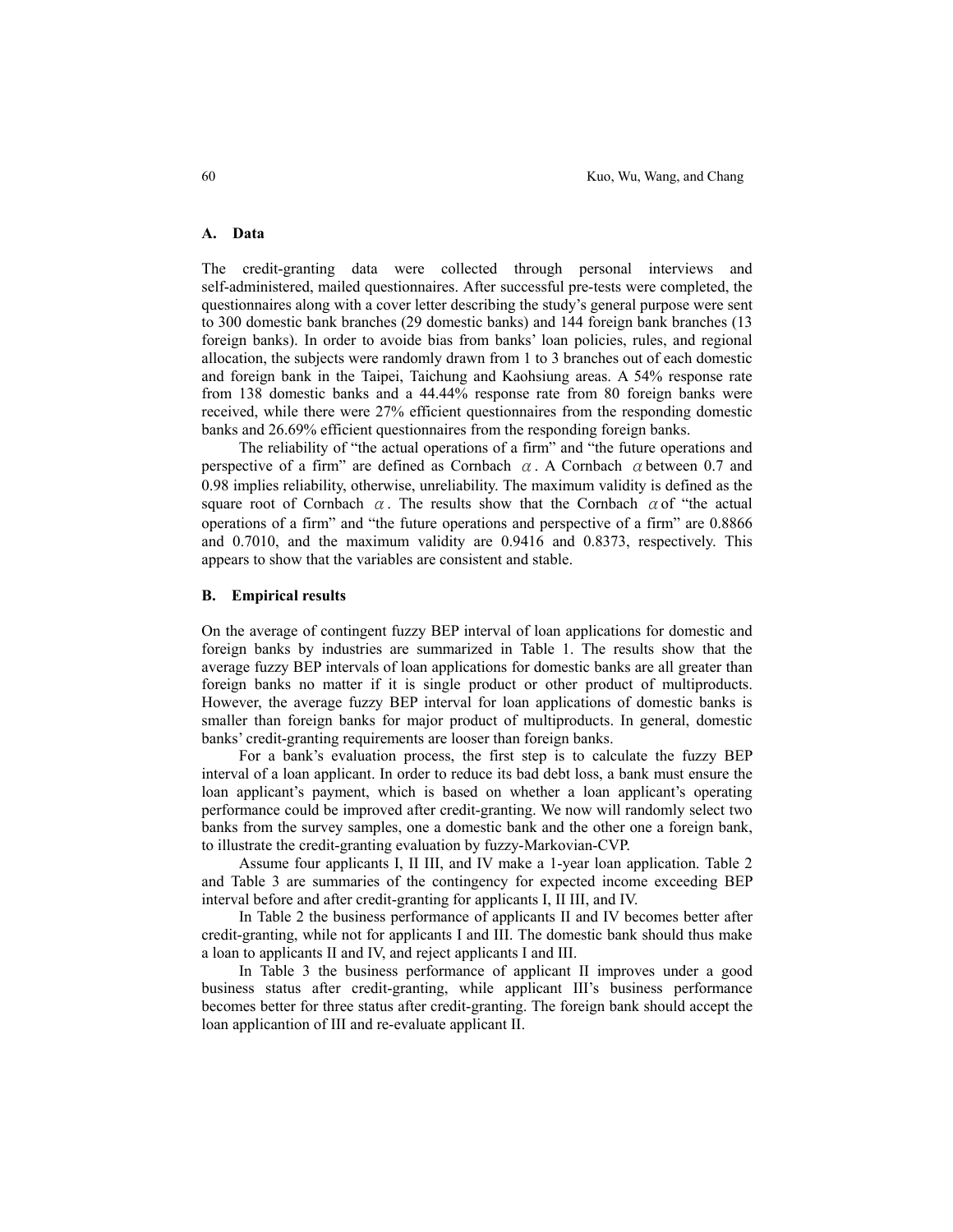**Table 1**  The contingent fuzzy BEP interval of loan applications for domestic and foreign banks by industry

Panel 1: Electronics industry

|              |                                                                                  | Multiple products                                                                |                |  |
|--------------|----------------------------------------------------------------------------------|----------------------------------------------------------------------------------|----------------|--|
| <b>Banks</b> | Single product                                                                   | Main products                                                                    | Other products |  |
| Domestic     | $(0.0300, 0.0863, 0.8837)$ $(0.0569, 0.1203, 0.8228)$ $(0.0447, 0.0986, 0.8567)$ |                                                                                  |                |  |
| banks        |                                                                                  |                                                                                  |                |  |
| Foreign      |                                                                                  | $(0.0560, 0.1475, 0.7965)$ $(0.0523, 0.1205, 0.8273)$ $(0.0525, 0.1233, 0.8242)$ |                |  |
| <b>banks</b> |                                                                                  |                                                                                  |                |  |

Panel 2: Textile industry

|              |                | Multiple products                                                                |                |  |
|--------------|----------------|----------------------------------------------------------------------------------|----------------|--|
| <b>Banks</b> | Single product | Main products                                                                    | Other products |  |
|              |                | Domestic (0.0364,0.0965,0.8671) (0.0457,0.1032,0.8671) (0.0457,0.1032,0.8511)    |                |  |
| banks        |                |                                                                                  |                |  |
| Foreign      |                | $(0.0347, 0.0932, 0.8721)$ $(0.0347, 0.0932, 0.8721)$ $(0.0199, 0.6560, 0.9145)$ |                |  |
| banks        |                |                                                                                  |                |  |

Panel 3: Other industries

|              |                                                                               | Multiple products |                                                                                  |  |
|--------------|-------------------------------------------------------------------------------|-------------------|----------------------------------------------------------------------------------|--|
| <b>Banks</b> | Single product                                                                | Main products     | Other products                                                                   |  |
|              | Domestic (0.0459,0.1044,0.8497) (0.0473,0.1258,0.8269) (0.0577,0.1659,0.7765) |                   |                                                                                  |  |
| <b>banks</b> |                                                                               |                   |                                                                                  |  |
| Foreign      |                                                                               |                   | $(0.0618, 0.1509, 0.7792)$ $(0.0432, 0.1265, 0.8303)$ $(0.0569, 0.1463, 0.7967)$ |  |
| <b>banks</b> |                                                                               |                   |                                                                                  |  |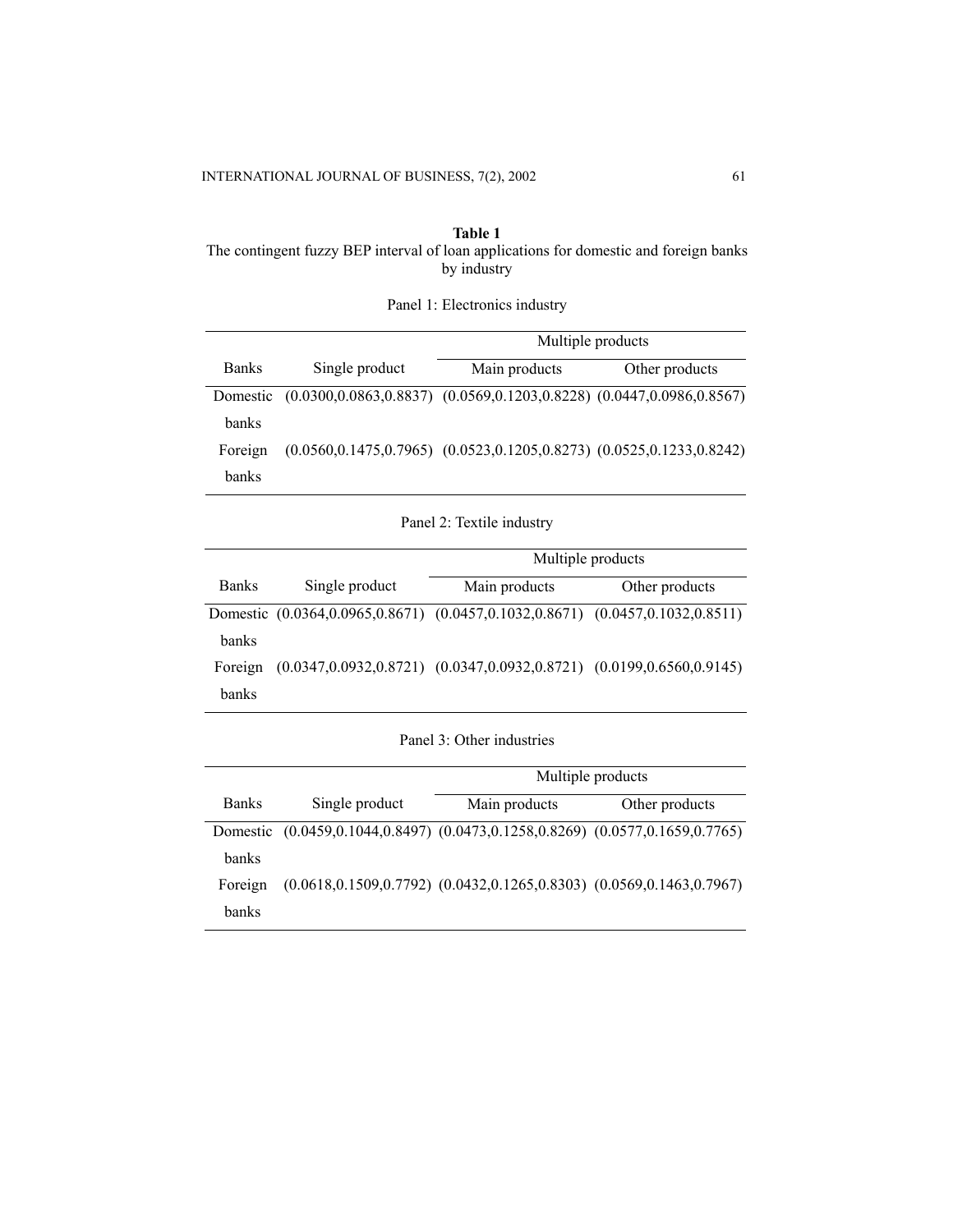| <b>Table 2</b>                                           |
|----------------------------------------------------------|
| Contingent fuzzy BEP interval of a loan applicant before |
| and after credit-granting for a domestic bank            |

| <b>Business status</b>     | Before credit-granting      | After credit-granting | <b>Business</b><br>performance |  |  |
|----------------------------|-----------------------------|-----------------------|--------------------------------|--|--|
| Good                       | $(-118, 290, 368)$          | $(-211, 290, 339)$    | Bad                            |  |  |
| Fair                       | $(-56, 402, 488)$           | $(-99, 402, 451)$     | Bad                            |  |  |
| Bad                        | $(-4.69, 493, 587)$         | $(-8.35, 493, 542)$   | Bad                            |  |  |
|                            | Panel 2: Loan applicant II  |                       |                                |  |  |
| <b>Business status</b>     | Before credit-granting      | After credit-granting | <b>Business</b><br>performance |  |  |
| Good                       | (1237, 2877, 3211)          | (2222, 2877, 2946)    | Good                           |  |  |
| Fair                       | (1432, 3227, 3593)          | (2572, 3227, 3296)    | Good                           |  |  |
| Bad                        | (1515, 3377, 3757)          | (2722, 3377, 3446)    | Good                           |  |  |
|                            | Panel 3: Loan applicant III |                       |                                |  |  |
| <b>Business status</b>     | Before credit-granting      | After credit-granting | <b>Business</b><br>performance |  |  |
| Good                       | $(-1326, 2693, 2693)$       | $(-2652, 2693, 2693)$ | Bad                            |  |  |
| Fair                       | $(-1028, 3290, 3290)$       | $(-2055, 3290, 3290)$ | Bad                            |  |  |
| Bad                        | $(-1198, 2949, 2949)$       | $(-2396, 2949, 2949)$ | Bad                            |  |  |
| Panel 4: Loan applicant IV |                             |                       |                                |  |  |
| <b>Business status</b>     | Before credit-granting      | After credit-granting | <b>Business</b><br>performance |  |  |
| Good                       | (283, 1983, 1983)           | (566, 1983, 1983)     | Good                           |  |  |
| Fair                       | (458, 2333, 2333)           | (916, 2333, 2333)     | Good                           |  |  |
| Bad                        | (341, 1816, 1816)           | (682, 1816, 1816)     | Good                           |  |  |

|  | Panel 1: Loan applicant I |
|--|---------------------------|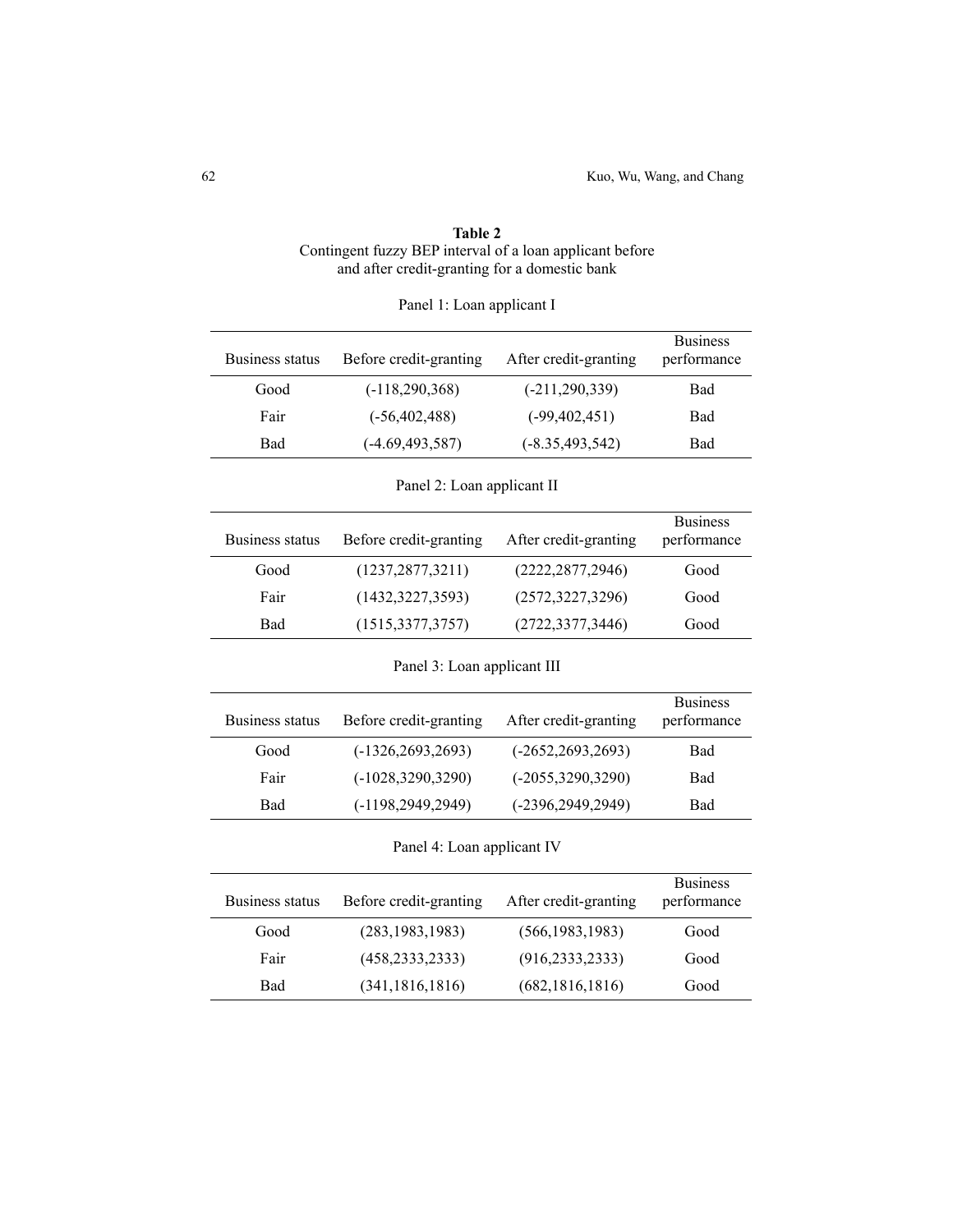| Table 3                                                  |
|----------------------------------------------------------|
| Contingent fuzzy BEP interval of a loan applicant before |
| and after credit-granting for a foreign bank             |

| Business status | Before credit-granting    | After credit-granting     | <b>Business</b><br>performance |
|-----------------|---------------------------|---------------------------|--------------------------------|
| Good            | (102727, 880540, 1123892) | (153875, 880540, 1018021) | <b>Bad</b>                     |
| Fair            | (102727, 880540, 1123892) | (153875, 880540, 1018021) | Bad                            |
| Bad             | (116079, 900540, 1145972) | (173875, 900540, 1038021) | Bad                            |

Panel 1: Loan applicant I

Panel 2: Loan applicant II

| Business status | Before credit-granting | After credit-granting | <b>Business</b><br>performance |
|-----------------|------------------------|-----------------------|--------------------------------|
| Good            | (4048, 27855, 31508)   | (7233, 27855, 29532)  | Good                           |
| Fair            | (1995, 24155, 27560)   | (3533, 24155, 25832)  | Bad                            |
| Bad             | (583, 21655, 24893)    | (1033, 21655, 23332)  | Bad                            |

# Panel 3: Loan applicant III

|      | Business status Before credit-granting | After credit-granting | <b>Business</b><br>performance |
|------|----------------------------------------|-----------------------|--------------------------------|
| Good | (23061, 62653, 74373)                  | (34933, 62653, 67575) | Good                           |
| Fair | (14644, 49903, 60340)                  | (22183, 49903, 54825) | Good                           |
| Bad  | (22731, 62513, 73822)                  | (34433, 62153, 67075) | Good                           |

Panel 4: Loan applicant IV

| Business status | Before credit-granting | After credit-granting | <b>Business</b><br>performance |
|-----------------|------------------------|-----------------------|--------------------------------|
| Good            | (333, 9158, 10512)     | (566, 9158, 9888)     | Bad                            |
| Fair            | (412, 9292, 10653)     | (700, 9292, 10022)    | <b>Bad</b>                     |
| <b>Bad</b>      | $(-97, 8452, 9732)$    | $(-166, 8425, 9155)$  | <b>Bad</b>                     |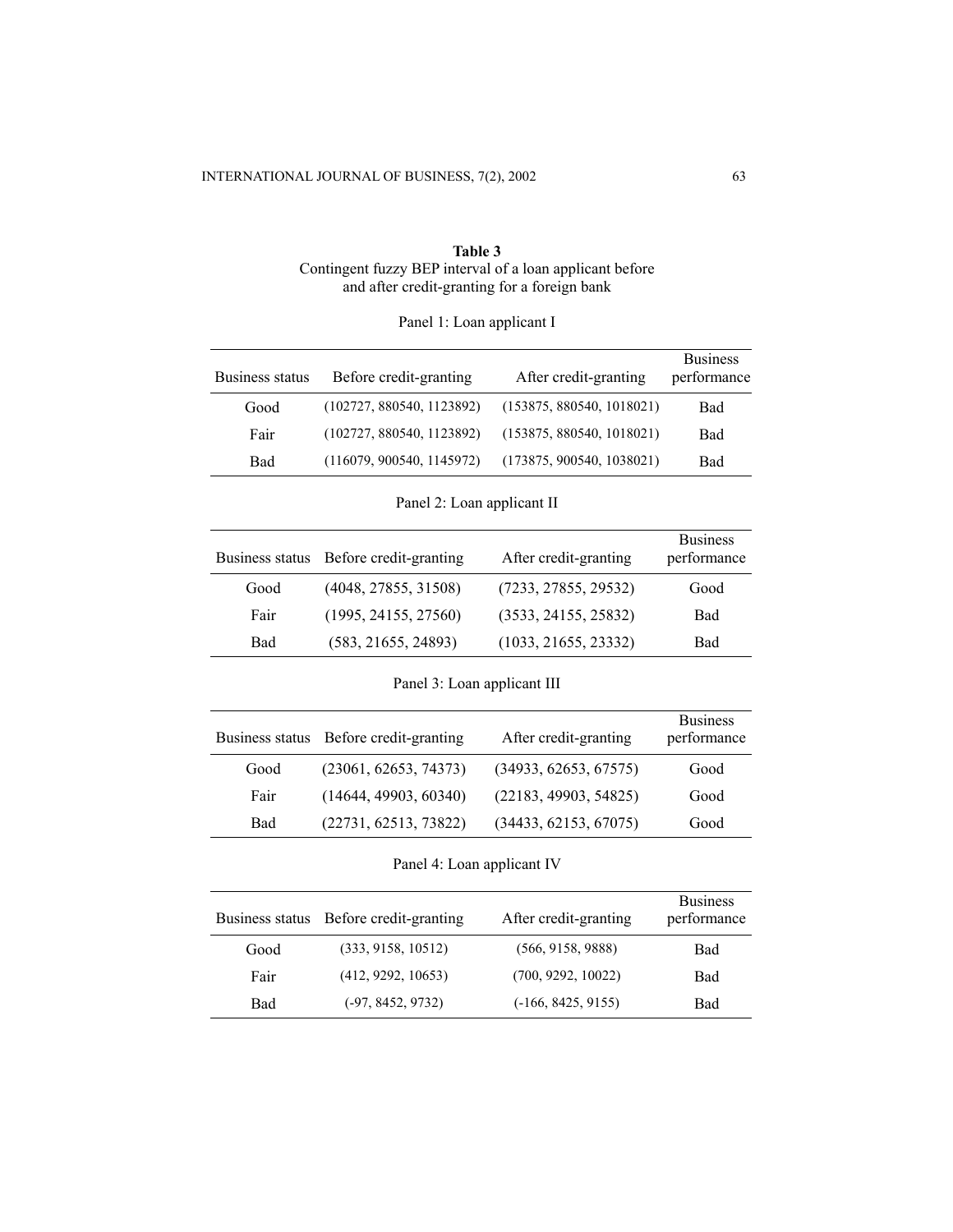# **IV. CONCLUSION**

In a basic system, a number of predictor characteristics are chosen for their ability to discriminate between those who repay their credit (good) and those who do not (bad). A bank in Taiwan evaluating customers' credits has typically emphasized collaterals and guarantors, and has adopted the rule of thumb, credit rating and credit scoring to measure loan quality as being either good or bad, based on the judgment of its investigator. However, the validation results testing the predictive ability of these methods have unfortunately been somewhat disappointing. This study proposes a contingent fuzzy approach which combines CVP analysis, fuzzy set theory, and Markovian dynamic programming to assure a safety-first credit-granting quality decision before granting credit. This research also develops a quantitative credit-granting decision rule for a loan officer, which is able to reduce banks' bad debt loss.

Banks can thus use a BEP interval as a preliminary decision indicator, and then employ Markovian dynamic programming to calculate and compare the contingent fuzzy BEP before and after granting credit for loan applicants. If the firms' operating performance is good or fair after credit-granting, banks will or may grant the credit, otherwise the banks will reject the loan application. This approach not only can reduce the type I error or type II error for banks' credit-granting, but also might enhance the quality of the loan.

#### **ACKNOWLEDGMENT**

We greatly appreciate the helpful comments provided by Professor Ming-Shu Hwa and Professor K.C. Chen. This study is fully supported by National Science Council of Taiwan, R.O.C. under contract: NSC-86-2416-H-260-001.

#### **REFERENCES**

- Adar, Z., Barnea, A., and B. Lev, 1977, "A Comprehensive Cost-Volume-Profit Analysis Uncertainty," *The Accounting Review*, 137-149.
- Altman, E. I., 1968, "Financial Ratio, Discriminate Analysis and Prediction of Corporate Bankruptcy," *Journal of Finance*, 23, 589-609.
- Altman, E. I., Haldeman, R., and P. Narayanan, 1977, "ZETA Analysis: A New Model to Identify Bankruptcy Risk of Corporations," *Journal of Banking and Finance*, 1, 29-54.
- Beaver, W. H., 1966, "Financial Ratio as Predictors of Failure," *Journal of Accounting Research*, 4, 71-111.
- Capon, N., 1982, "Credit Scoring System: A Critical Analysis,"*Journal of Marketing*, 46, 82-91.
- Chang, Y. L., and Y. Yuan, 1990, "Dealing with Fuzziness in Cost-Volume-Profit Analysis," *Accounting and Business Research*, 20, 83-95.
- Dickinson, J., 1974, "Cost-Volume-Profit Analysis under Uncertainty," *Journal of Accounting Research*, 12, 182-187.